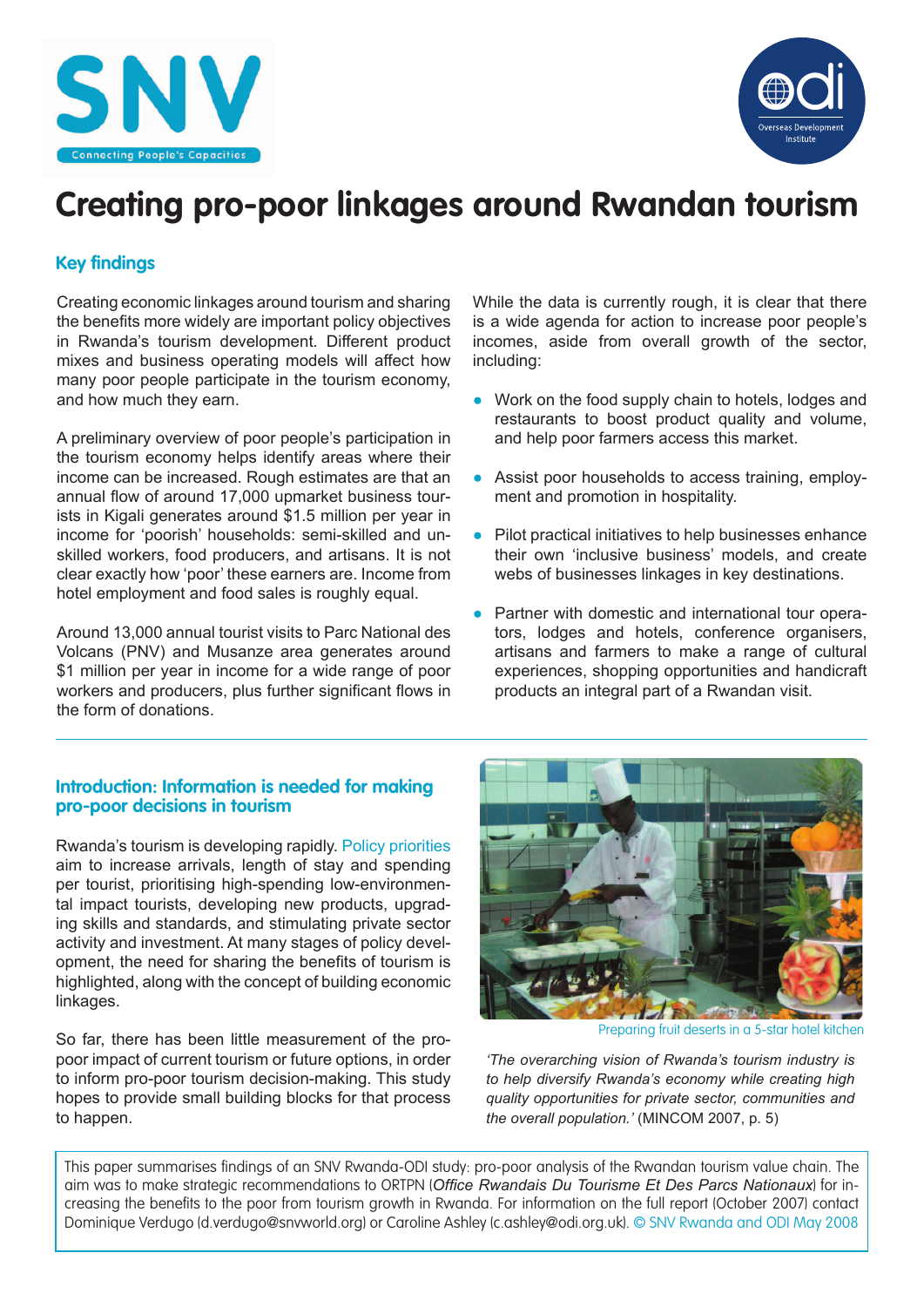

Unskilled work in a Kigali hotel **PNV.** 

International experience is demonstrating the need to look across all aspects of tourism activity (or across the tourism 'value chain' which comprises all activities from production of inputs to consumption of final products), to identify where the poor participate or could be more involved. An important principle of this value chain approach is that all options are open: there is no prior assumption that a certain kind of tourism intervention is best for the poor. Interventions that increase the number of poor participants, or the income they earn ('pro-poor income'), can take place anywhere in the tourism economy and with any kind of stakeholder.

#### **Pro-poor income flows**

**Pro-Poor Income = 'PPI'**

 $=$  cash income flowing to poor(ish) people from tourism, **directly (via employment or sales) or indirectly (by supplying inputs to tourism).** 

Estimating PPI depends, of course, on who counts as poor. Using the international poverty line of US\$1 per person per day, most Rwandan participants in tourism could be included. Using the Rwandan extreme poverty line of 250 RWF per day (±0.50 \$), only micro entrepreneurs selling a few pineapples or baskets would be included.

This study estimates PPI as earnings by un-skilled and semiskilled hotel staff, farmers and market vendors of food for lodges; artisans and farmers who make products bought by tourists, dancers who perform, villagers who host tours, unskilled staff and porters working in PNV. PPI estimates for gorilla tourism include lodge workers who earn up to \$220 per month (though the average is around \$130) and those who sell food to lodges at local markets, as well as those who cultivate it. PPI estimates for Kigali business tourism, impose a fairly arbitrary cut-off in defining PPI. Wages of those who earn up to \$240 per month are included. Wages of staff earning more than this are excluded, even though they are non-managerial. 80% of hotel food spending is estimated to be producer income (based on comparison of farm-gate and purchase prices) and is counted as PPI. But a major question remains whether the 'producer income' actually reaches poor producers.

#### **Rwandan tourism in figures**

- 30,000: estimated number of 'tourists' in 2006 based on around 18,000 business tourists staying at the three main up/mid market Kigali hotels (or 72,000 bed nights) plus around 13,000 gorilla-viewing tourists based on permits sold at PNV (assumed to be 33,000 bed nights).
- \$500,000: pro-poor income generated by one Kigali business hotel via wages and food purchases.
- \$8 per bed night: local wage income generated by one mid market lodge near PNV.
- \$5 per bed night: local food purchases by lodges near PNV.
- \$ 8–12 per visitor: village income from cultural visits near

Sometimes, unblocking constraints to overall growth of tourism is the top priority. Other times, the priority is to alter the structure of that growth, by targeting specific barriers to poor people's participation (which is the focus on this work). Solid information on participation by the poor is required to make the right decisions on where to intervene.

This study looks at where the poor participate in tourism and tries to estimate cash flowing to poor people, or 'pro-poor income' (PPI). While estimates are very rough, they help to quantify and compare options. Included are:

- Direct earnings of poor employees and entrepreneurs that work in tourism: in hotels, on cultural tours, or selling curios. In Musanze and PNV, such income reaches around \$300,000 per year, while in Kigali earnings of several hundred unskilled and semi-skilled hotel workers may total around \$1 million per year.
- Earnings of poor people who do not work in tourism but earn income by supplying goods or services (e.g. food). Hotels are spending roughly as much on Rwandan food as they are on their non-management workforce. Inputs during the construction phase can be significant but have not been measured.

The study does not assess other non-financial benefits and costs for the poor, aside from financial flows. It also does not capture a range of dynamic effects on the local or national economy that affect the poor, the non-poor, and the overall contribution of tourism to development. Tourism can affect overall skill levels, export patterns, enterprise development, prices, business attitudes to investment, international perceptions of Rwanda, and management of land and natural resources.

The study focuses on just two areas: 4 to 5 star business tourism in Kigali, and gorilla-viewing tourism around Parc National de Volcans (PNV) and Musanze. Data for gorilla-viewing tourists ('gorilla tourists') relates only to their time (e.g. 2–4 nights) in Musanze. No estimates are made for Rwandan tourism as a whole.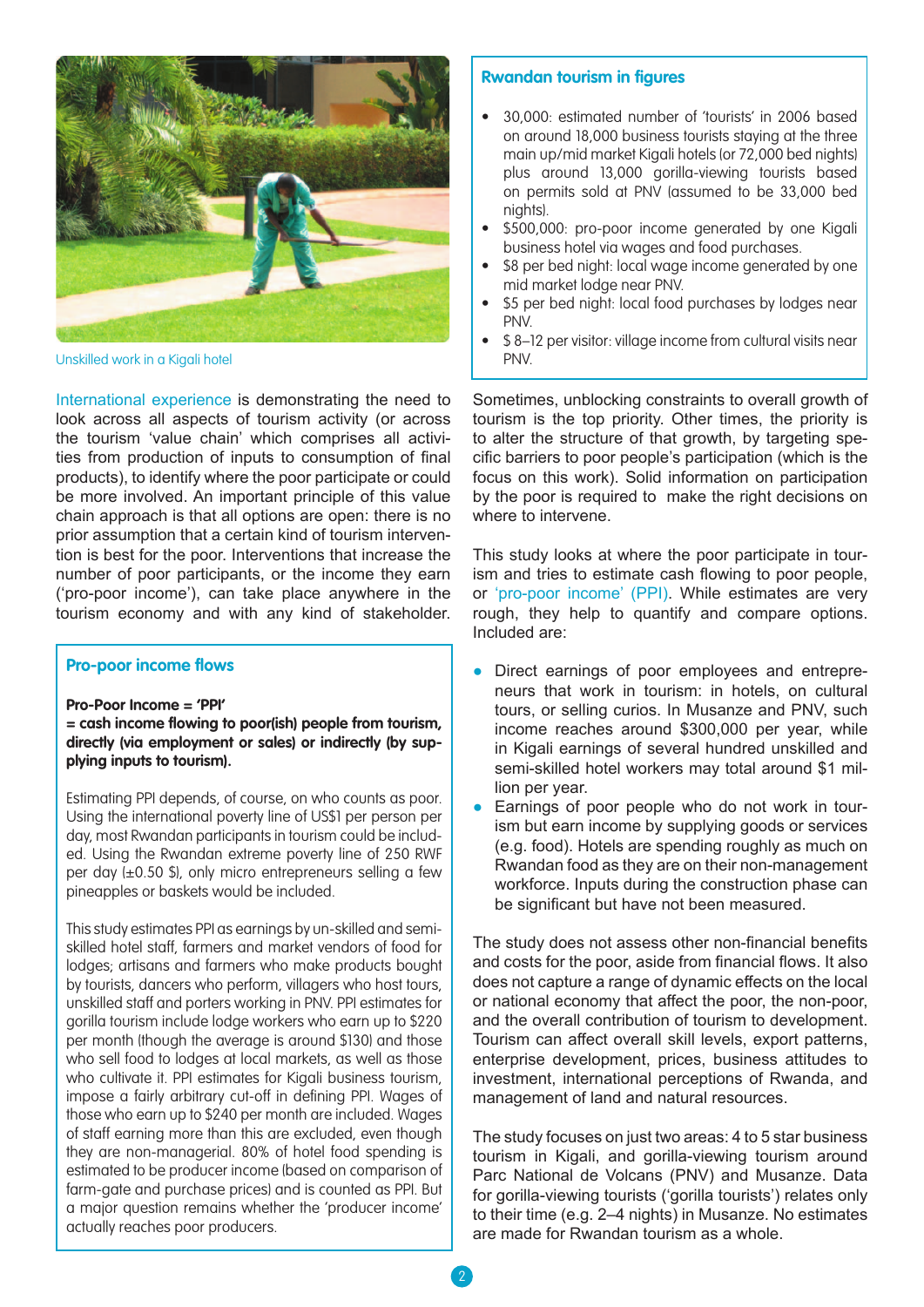# **Pro-poor income flows from tourist activities around PNV (Rough estimates, \$ p.a.)**

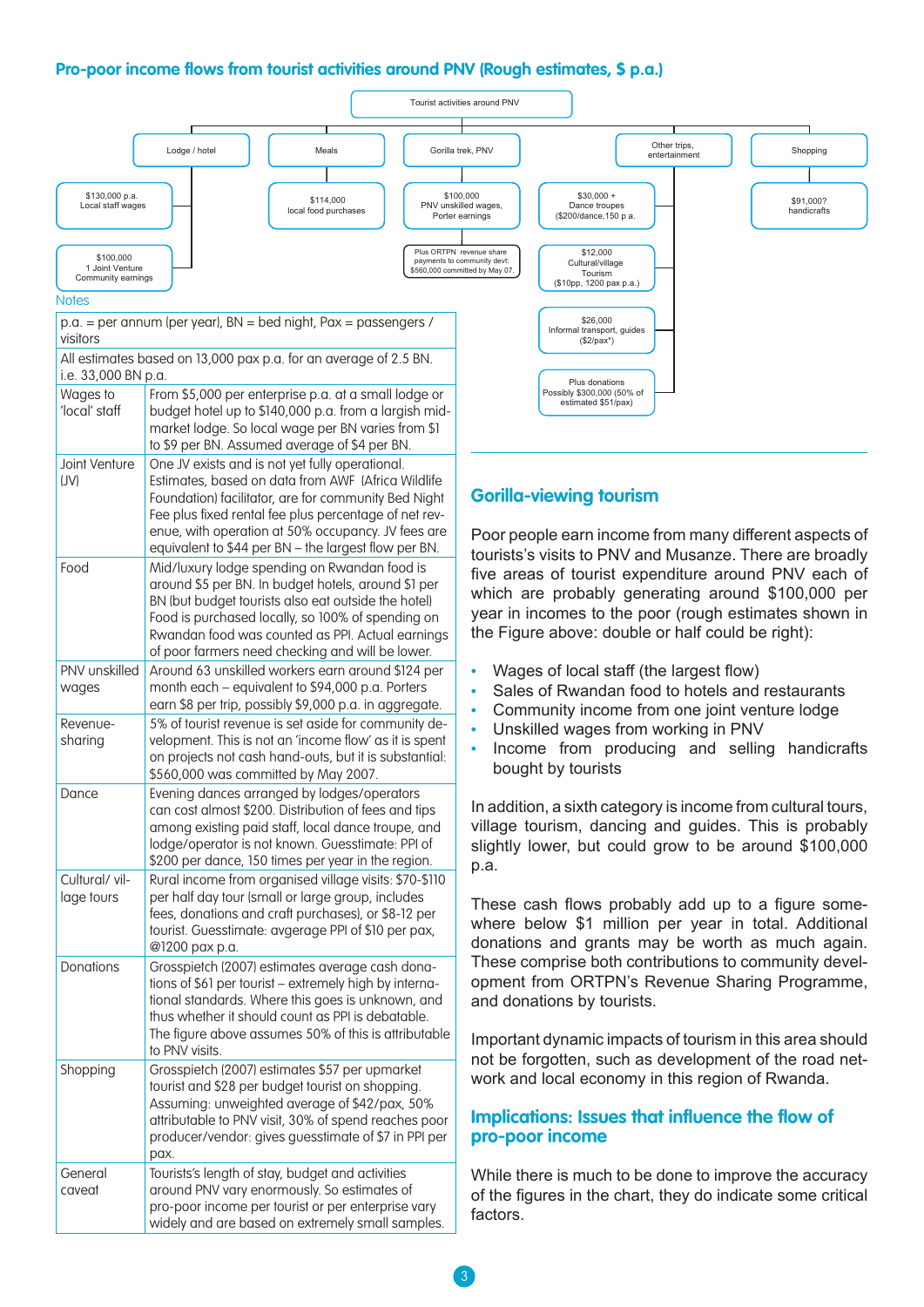

Tourists gather for gorilla trekking in PNV

# The business model used by hotels and lodges strongly affects PPI

All the hotels and lodges purchase Rwandan food and at least half their workforce comprises local staff. Beyond that, there are enormous differences in how they interact with the local economy. Some enhance linkages via a legal partnership, investment in local staff, partnership with local dancers, or support for widows and disabled entrepreneurs. Two lodges are, alone, generating more than \$100,000 for local people: one is a joint venture lodge and another is a mid-market lodge with a strong emphasis on local employment.

Very rough estimates suggest that total PPI per bed night from all sources varies enormously from about \$2 in a budget hotel, \$8–12 in mid/upper market lodges, up to an extreme of possibly \$58 per BN in a joint venture lodge (once it is running at 50% occupancy). While the estimates are rough, the variability is clear and has some important implications.

- Most businesses already take some kind of pro-poor initiative or have positive elements in their business model. This is fertile ground for further discussion and action.
- Employment policy is critical. Local wage income is the flow that varies most widely between establishments, ranging from \$1 to \$8 per bed night. It is highest where there is a high share of local recruitment and promotion, a relatively high 'staff:bed' ratio, and relatively high wages for unskilled and semi-skilled staff. If every lodge could match the 'best performer' the local injection would be significant. This requires investment by government in local hospitality skills and commitment by hotels to staff training across grades.
- Smaller lodges can boost their impact by developing linkages with local enterprises. For example, one lodge has helped to train a local dance troupe that receives a monthly retainer. Their wages probably boost local staff wages from the lodge by around a third, while also reaching more local households. But

it is clear that not all ideas for enterprise linkages flourish. There are business constraints to microenterprises that need to be addressed.

• A joint venture between an investor and community is the single most effective way of multiplying local impact. Because of a \$50 bed night fee, and other agreed fees, it is likely to generate roughly three times as much community benefit per bed night as other forms of accommodation.

The tour component and product mix strongly affects PPI Cultural tours, village visits and dance performances currently generate a relatively small share of PPI from PNV tourism. However, it is an important add-on component. Adding cultural tourism or community interaction into a tour makes relatively little difference to total tourist expenditure but a big difference to local income earnt – equivalent to adding at least another bed night.

| Currently, PPI per bed night<br>around PNV from wages,<br>food, and handicrafts<br>$= $20$ (per BN) | If every PNV tourist did a<br>half day community tour,<br>and if half of them also saw<br>a dance, then extra PPI<br>per visit = around \$21 (per<br>tourist) |
|-----------------------------------------------------------------------------------------------------|---------------------------------------------------------------------------------------------------------------------------------------------------------------|
|                                                                                                     |                                                                                                                                                               |

#### Strategic objectives have different implications for PPI

The highest-spending tourists, in terms of dollars per night, do not necessarily generate the highest pro-poor impact. Mid-market tourists around Musanze seem to be generating as much, or more, per bed night than high-end tourists. Mid-market professionals (teachers, doctors, chemists, surveyors) are an important market for interactive cultural tourism, even if they arrive by an overland route. Data is not yet sufficient to compare policy priorities in terms of impacts on the poor, but such assessment should inform decisions. Current data suggests that in aiming for increased tourism receipts, it is probably better to boost spending *per visitor*, by increasing *length of stay* and opportunities to spend, than by prioritising high-end over mid/budget tourists.



Local produce in a Musanze hotel kitchen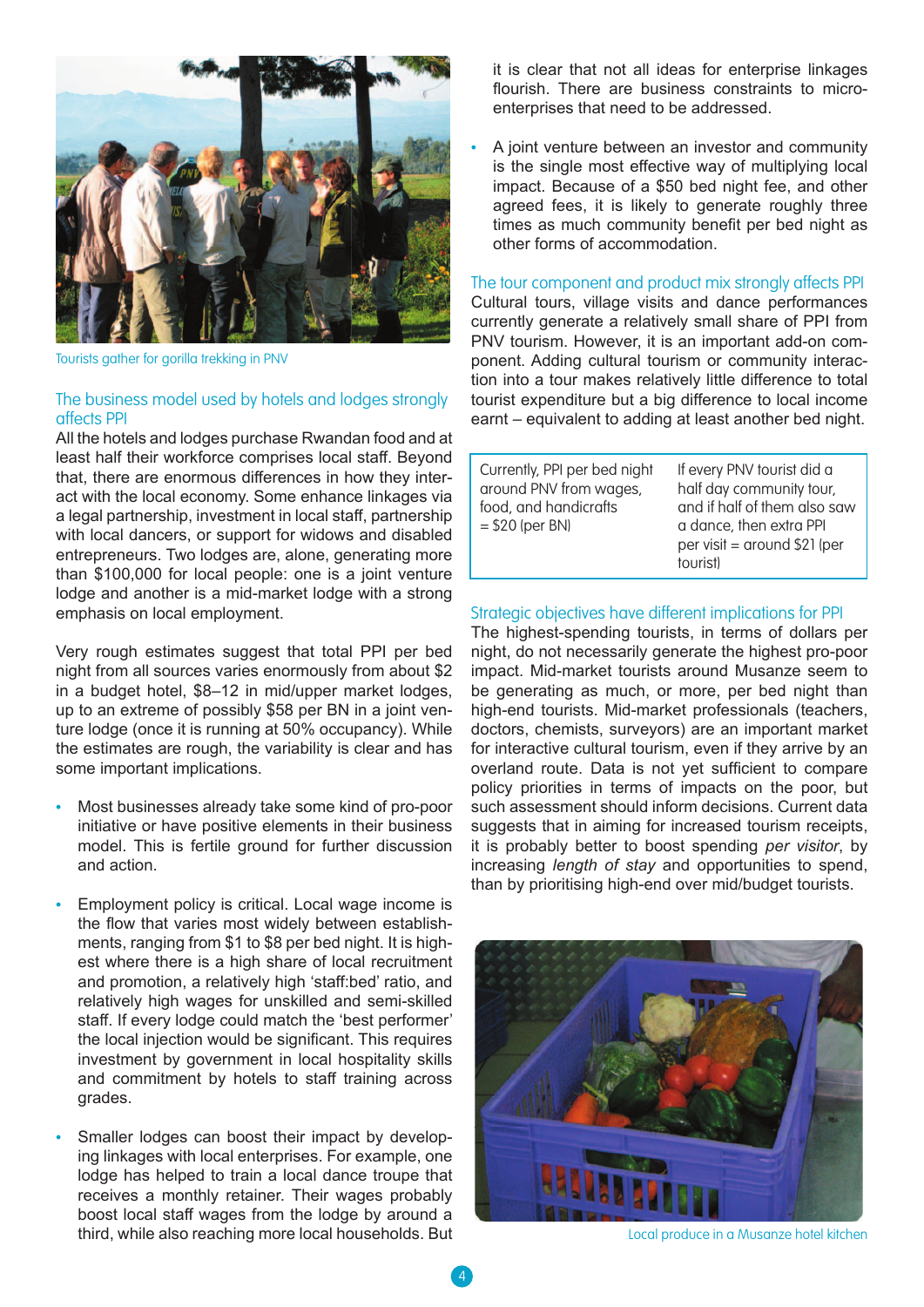#### **Business tourism**

Business tourism data relates mainly to the three 4 or 5 star business hotels in Kigali (Mille Collines, Novotel, and Serena). It is clear that they inject substantial cash income into the local economy, mainly via wages of semi-skilled and un-skilled workers, and purchases of Rwandan food. What is not so clear, is the share of these payments that can be counted as earned by 'the poor'.

While there is wide variation between hotels, we estimate roughly that business hotels generate around \$8 per bed night in wages of relatively poor staff, and a similar amount (\$10 per bed night) in income to food producers. These two flows may approach \$0.5 million per hotel per year, around \$1.5 million per year in total from the 18,000 recorded business tourists, and perhaps \$2 million per year if business visitors to other hotels are included.

#### **Wages**

Wages are considerable: hotels spend around 15% of their revenue on payroll costs. More than half of this will be on the majority of staff who are unskilled or semiskilled and usually (but not always) earn less than \$250 per month (so count as 'poorish' by international standards). Altogether, the 18,000 recorded business tourists in Kigali per year may be generating around \$600,000 in wages for a few hundred such 'poorish' workers.

#### Food purchases

The restaurants in Kigali's business hotels are big business, serving not only tourists but residents too. A hotel restaurant can spend around \$0.5 million per year on food. One chef estimates that around 70% of purchases

are produced in Rwanda. In just one month he spent around \$8,000 on Rwandan fruit and vegetables, \$7,000 on meat, and \$6,000 on dairy products. Over the course of a year, and assuming around 80% of spending accrues to producers, then one hotel is generating around \$250,000 in farmer earnings.

However, the main producers and suppliers are relatively large farmers, although they also purchase from other farmers. What is not known, is whether this demand for food is generating income for poor farmers, particularly women.

#### Other business tourism impacts

Souvenir shopping by business tourists may contribute a few additional PPI dollars per business visitor. Excursions too will increase local spending. Beyond this, the main impacts are probably dynamic impacts. One argument is that simply by having 5 star hotels and capacity to host international conferences, this enables Rwanda to build its reputation and win business, with knock-on effects for longer-term development.

# **Implications: Issues that influence pro-poor income from business tourism**

- Can poor households access the opportunities? We cannot assume that those growing or supplying hotel food are poor, nor those in low-paid hotel jobs. But the hotels are clearly an important domestic market for farmers and workers. For farmers, the hotel market has many advantages beyond the mere value of contracts: the market is reliable, close-by, and enables farmers to develop new specialities, such as strawberries and mushrooms. A collaborative effort between farmers, hotels, government and agricultural supporters could help bring poorer farmers into the food chain and enhance their sales.
- There may be potential for a substantial increase in spending on hand-made artisanal products. Conference tourism is a growing market. Conferences usually include themed 'give-aways' for delegates. Personalised products could be developed by local entrepreneurs, in partnership with conference organisers. In addition, travelling professionals are often looking for portable distinctive presents in a hurry. Every time a business tourist buys duty free chocolate or alcohol as a present to take home, it is a missed opportunity for spending in Rwanda. Producers, customers and retailers could work together to enhance design, packaging and marketing of Rwandan products, so as to capture those dollars.

| <b>tourism</b>                                                                    |                                             |               |                                         |
|-----------------------------------------------------------------------------------|---------------------------------------------|---------------|-----------------------------------------|
|                                                                                   | Per 4 or 5 star hotel                       | Per bed night | Per 18,000 visitors<br>(72,000 BN) p.a. |
| Wages to poorish                                                                  | 150,000* to 225,000                         | $5-9$         | $576,000 +$                             |
| Income to farmer from food<br>purchasing                                          | 240,000                                     | 10            | 720,000                                 |
|                                                                                   |                                             | Per visitor   |                                         |
| Poor share of souvenir<br>purchases                                               | Assume 30% of the<br>est'd \$23 per visitor | \$7           | 126,000                                 |
| ROUGH TOTAL p.a.                                                                  |                                             |               | 1,420,000                               |
|                                                                                   |                                             |               |                                         |
| If we add another 40%<br>for other business tourists<br>outside the 3 main hotels |                                             |               | 2,000,000                               |

**Table: Estimates of pro-poor incomes per annum from Kigali business** 

\* in one hotel, 130 staff are earning incomes of up to \$250 p.m. with the average around \$150 p.m. These wages equate to \$9 per bed night sold. In another hotel, total non-managerial wages amount to around \$20 per bed night. But most is paid to staff who earn above \$250 per month (our 'poorish' threshold). So only \$5 per BN is counted as PPI.